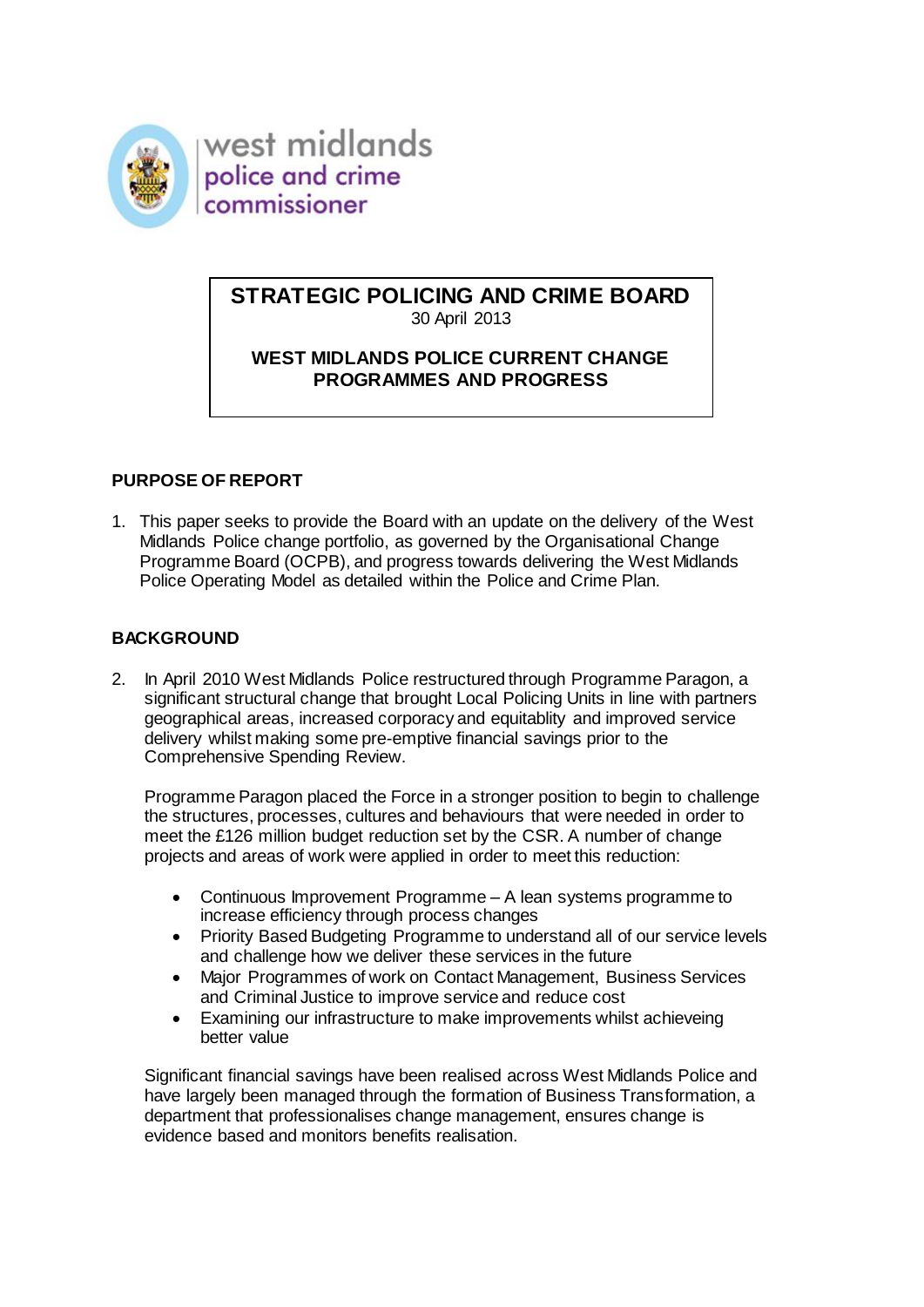- 3. West Midlands Police is now delivering a change portfolio of programmes and projects in order to deliver invest to save programmes and force transition / transformation projects.
- 4. The force change portfolio is owned and governed by the OCPB which is Chaired by the Deputy Chief Constable and attended by Command Team members.

| <b>Strategic</b>                                                      | <b>Status</b>                                                                                                                                                                                                                                                                                                                                                                                                                                                                                                                                                        |
|-----------------------------------------------------------------------|----------------------------------------------------------------------------------------------------------------------------------------------------------------------------------------------------------------------------------------------------------------------------------------------------------------------------------------------------------------------------------------------------------------------------------------------------------------------------------------------------------------------------------------------------------------------|
| Programme                                                             |                                                                                                                                                                                                                                                                                                                                                                                                                                                                                                                                                                      |
| <b>Business</b><br>Support<br>(Shared<br>Services)                    | This programme has successfully delivered a centralised Shared<br>Service to Lloyd House reducing Shared Service staff numbers<br>from 790 to 267. The Shared Service self service portal will be<br>delivered in April 2013. Shared Service phase 3 will be<br>implemented to review the current service provision levels<br>throughout 2013 to ensure they meet the needs of the force.                                                                                                                                                                            |
| 5Ci                                                                   | This programme remains on target to deliver two Contact Hubs in<br>September 2013.<br>The Programme Team continue to be actively engaged with the<br>Unions and Federation in relation to ensuring the workforce are<br>appropriately supported and represented in managing the Human<br>Resource issues associated with this programme.                                                                                                                                                                                                                             |
| Criminal<br><b>Justice</b><br><b>Services</b><br>(CJS) and<br>Custody | A portfolio of activity is being delivered for CJS, the major<br>programme within this is Custody New Build. Two sites have been<br>selected to deliver centralised custody facilities in Perry Bar<br>(Central) and Oldbury (Western). Projected completion date for<br>this programme is April 2015.<br>Digital Interview Recording (DIR) is in the final stages of<br>procurement and the DIR solution is on target to be delivered<br>within this financial year.                                                                                                |
| Priority<br><b>Based</b><br><b>Budgets</b><br>(PBB)                   | PBB 3 is now complete and the £7 million financial benefits from<br>this programme have been realised and this has been closed<br>down as a formal project. Residual issues from PBB 3 are being<br>managed through the Corporate Portfolio Management Office with<br>the oversight of the Director of Finance David Wilkin.<br>The financial benefits realised from PBB1, PBB2 and PBB3 totals<br>£48 million. The PBB programme has delivered wider significant<br>benefits in relation to efficiencies within business processes and<br>baselined service levels. |
| New Ways<br>of Working                                                | NWoW will draw together the benefits from a number of areas of<br>work such as the Estates Strategy and agile working. Early<br>planning has commenced and recruitment of an NWoW team will<br>be complete in early May.                                                                                                                                                                                                                                                                                                                                             |

## **THE STATUS OF CURRENT CHANGE PROGRAMMES**